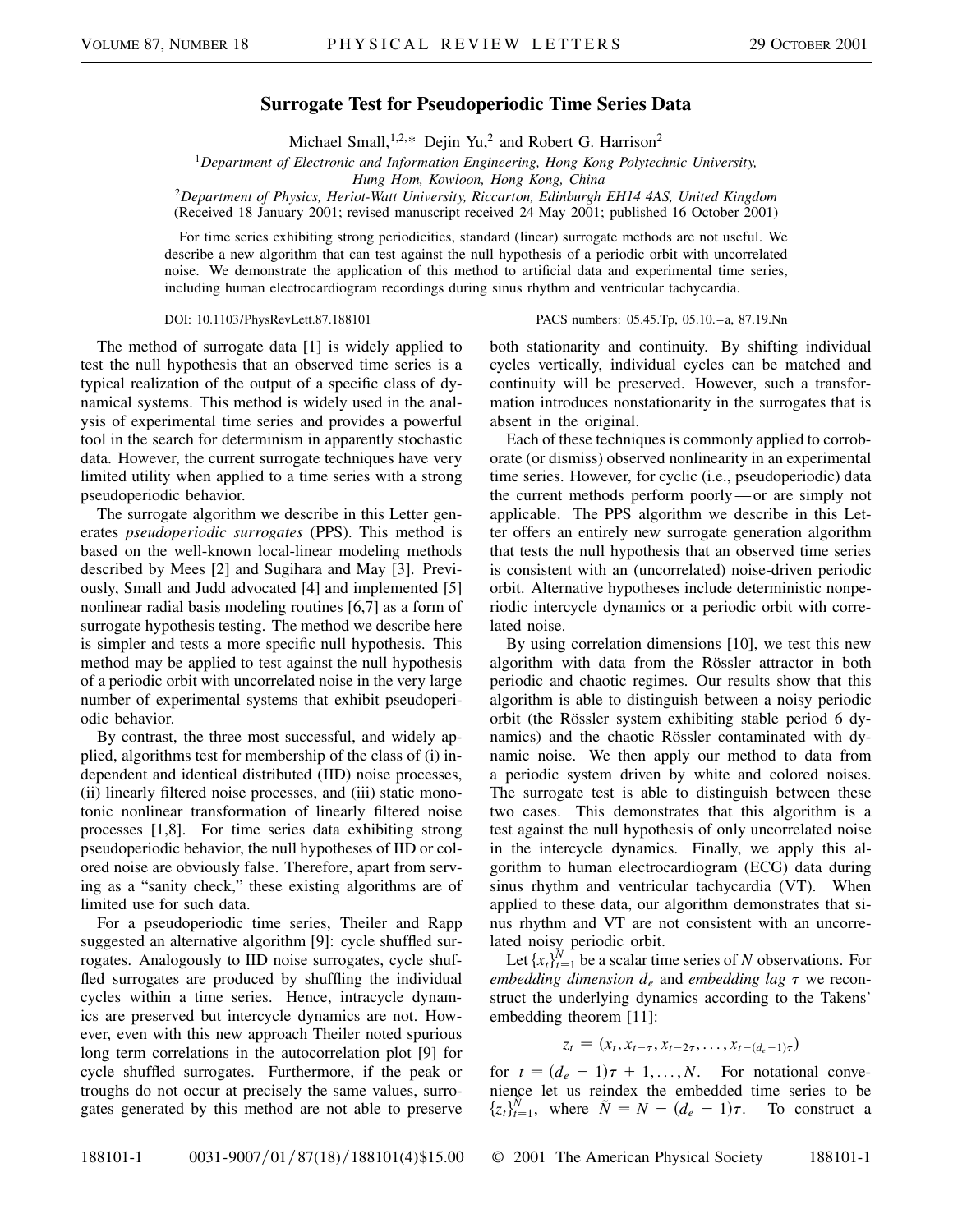surrogate we employ the following scheme: (1) Randomly choose an initial condition  $s_1$ , where  $s_1 \in \{z_t :$  $t = 1, ..., \tilde{N}$ . Set  $i = 1$ . (2) For  $s_i$  choose a neighbor  $s_j \in \{z_t : t = 1, ..., \tilde{N}\}\$  with probability

$$
\text{Prob}(s_j = z_t) \propto \exp \frac{-\|z_t - s_i\|}{\rho} \,. \tag{1}
$$

The parameter  $\rho$  is the *noise radius* and will be discussed latter. (3) Set  $s_{i+1} = s_{i+1}$  and then increment *i*. (4) Repeat this procedure from step (2) until  $i > N$ . The vector time series  ${s_t}_{t=1}^N$  represents a stochastic trajectory on the attractor approximated by  $\{z_t\}_{t=1}^{\tilde{N}}$  with the same underlying dynamics (contaminated by noise) as the original system. The scalar surrogate time series  $\{x_t^{(s)}\}_{t=1}^N$  is the first component of successive values of  $s_t$ .

It is important to note that  $\{s_t : t = 1, ..., N\}$  and  $\{z_t : t = 1, \ldots, \tilde{N}\}\$ approximate the same attractor, but the reconstruction

$$
\{(x_t^{(s)}, x_{t-\tau}^{(s)}, \ldots, x_{t-(d_e-1)\tau}^{(s)}) : t = (d_e - 1)\tau + 1, \ldots, N\}
$$

does not. The attractor represented by this reconstruction is only an approximation to the underlying attractor and the sets  $\{s_t : t = 1, ..., N\}$  and  $\{z_t : t = 1, ..., \tilde{N}\}$ . An example of this process for chaotic Rössler data is illustrated in Fig. 1.

Surrogates constructed in this way follow approximately the same vector field as the original data, but are contaminated with dynamic noise in such a way that any existing fine dynamics are obliterated. This includes any deterministic nonperiodic intercycle dynamic behavior, pseudoperiodic chaos, or periodic dynamics with colored noise. The

 $\left( a\right)$  $(b)$  $(c)$  $(d)$  $(e)$  $(f)$ 

FIG. 1. Generation of PPS data from a chaotic Rössler time series. The top panels show the reconstructed attractors  $(d_e = 3,$  $\tau = 8$ ) for (a) the original data ( $N = 5000$ ) and (b) the PPS data. Also shown is (c) the full original time series, (d) the full PPS time series, (e) a short section of the original, and (f) a short section of the PPS data. The surrogate was constructed with  $d_e = 3$ ,  $\tau = 8$ , and  $\rho = 0.005$ . Note that the time series appear virtually indistinguishable. Correlation dimension estimates for the data and 30 PPS data sets are shown in Fig. 4.

important point is the suitable selection of the parameter  $\rho$  in (1). For large values of  $\rho$  the dynamics are poorly approximated. If  $\rho$  is extremely large  $(\rho \rightarrow \infty)$ , then the points  $s_t$  are simply temporally uncorrelated random points in  $\{z_t : t = 1, ..., \tilde{N}\}\$ and the surrogate  $\{x_t^{(s)}\}_{t=1}^N$  is equivalent to an ordinary IID surrogate (sampled with replacement rather than without). If  $\rho$  is too small  $(\rho \to 0)$  then the surrogate and original are identical. One must choose  $\rho$  so that the fine intercycle dynamics are obliterated but the intracycle dynamics are preserved.

We select  $\rho$  to be the value which maximizes the expected number of short segments (of length 2) that are the same for the original time series and a surrogate. This provides precisely the required balance between too much and too little noise. Figure 2 demonstrates the selection of  $\rho$ for the Rössler time series data.

The first of our applications of this algorithm is to the Rössler system. The Rössler equations are given by

$$
\dot{x} = -(y + z),
$$
  
\n
$$
\dot{y} = x + ay,
$$
  
\n
$$
\dot{z} = 2 + z(x - 4).
$$

For  $a = 0.398$  this system exhibits broadband chaos, and for  $a = 0.3909$  it exhibits period 6 behavior [12]. For these values of *a* we integrated this system for 5000 time steps of 0.2 time units. In each case we added Gaussian noise with a standard deviation of 0.05 to the *x*, *y*, and *z* components at each step. These time series, along with PPS data and reconstructed attractors, are illustrated in Figs. 1 and 3.

For each time series and 30 PPS data sets we estimated the correlation dimension according to the algorithm prescribed in [10] (Fig. 4). For the chaotic system, the data and surrogates are clearly distinct and in this case the null hypothesis of a periodic orbit with uncorrelated noise should be rejected. For the noisy period 6 system the data



FIG. 2. Optimal selection of the parameter  $\rho$ . Panels (a) and (b) are the same calculation for chaotic and periodic Rössler systems, respectively. The time series are described in the text and shown in Figs. 1 and 3. In each case the plot shows a count of the number of times for which the data and a representative surrogate (of length 5000,  $d_e = 3$ ,  $\tau = 8$ ) are identical for more than *n* successive data points. The distinct curves in each plot are (from top to bottom) for  $n = 2, 3, 4, 5, 10, 20, 30,$  and 50. One clearly sees a distinct peak in each curve, suggesting an optimal value of  $\rho$ .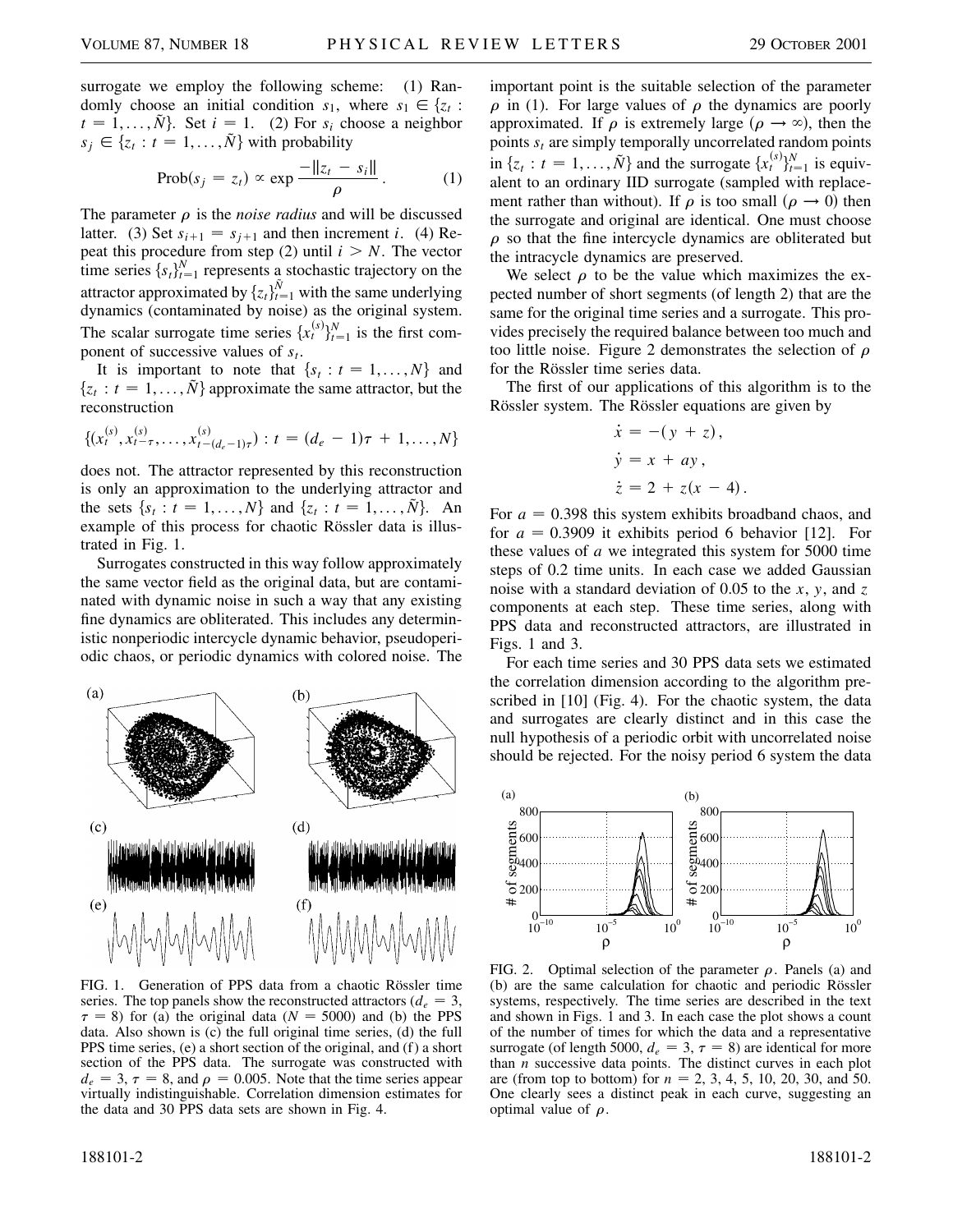

FIG. 3. Generation of PPS data from a noisy period 6 Rössler time series. The top panels show the reconstructed attractors  $(d_e = 3, \tau = 8)$  for (a) the original data and (b) the PPS data. Also shown is (c) the full original time series  $(N = 5000)$ , (d) the full PPS time series, (e) a short section of the original, and (f) a short section of the PPS data. This surrogate was constructed with  $d_e = 3$ ,  $\tau = 8$ , and  $\rho = 0.0025$ . A large range of values of  $\rho$  produced comparable results. Note that the time series and reconstructed attractors appear virtually indistinguishable. Correlation dimension estimates for the data and 30 PPS data sets confirm this and are shown in Fig. 4.

and surrogates are indistinguishable, and we are therefore unable to reject the null hypothesis. These results are consistent with what was expected.

We also tested this algorithm on periodic signals contaminated with various noise sources. Colored noise with a decorrelation time greater than *p* was added to a periodic signal of period *p* to produce a pseudoperiodic time series with a linear stochastic dependence of the intercycle intervals. The test signal was determined by the surrogate algorithm to be inconsistent with the null hypothesis. Indeed this is the simplest system that can lead to rejection of the null. Conversely, white noise added to a periodic signal was found to be consistent with the null.



FIG. 4. Comparison of the correlation dimension for original and PPS data for the Rössler system. Panel (a) shows correlation dimension estimates ( $d_e = 3$ ,  $\tau = 8$ ) for the data shown in Fig 1 and 30 PPS data sets. Panel (b) is the same calculation for the data in Fig 3. For the chaotic time series the data and surrogates are clearly distinguishable; however, for the noisy periodic system there is no distinction.

Finally, we consider the application of the PPS algorithm to an experimental system. Figure 5 shows sections of two recordings of human ECG during sinus rhythm and VT. Each recording consists of 10 000 data points; the sampling rates are 50 Hz for sinus rhythm and 100 Hz for VT. Both time series were recorded with the experimental protocol described in [13] and are digitized at 10 bits. PPS data are also shown.

We repeated the calculation applied to the test data with these experimental recordings. For sinus rhythm the 30 PPS data sets were clearly distinguished from the ECG recordings. For ECG data recorded during VT the correlation dimension estimated for the data is distinguishable from the surrogates at the smallest length scales  $[\log(\epsilon_0)]$ . Hence, in both cases the null hypothesis of a periodic orbit with uncorrelated noise can be rejected [Figs. 5(a) and 5(b)].

The algorithm we have described in this Letter provides a robust method to test pseudoperiodic time series data against the null hypothesis of a periodic orbit with uncorrelated noise. Our results for data from the Rössler dynamical system, during periodic and chaotic regimes, and from a periodic system with either white or colored noise, demonstrate that this algorithm can differentiate between the underlying dynamics in these cases. In the case of the Rössler system data, the original time series are qualitatively similar in appearance, and uncovering the underlying dynamics directly would be difficult.

The issue of selection of  $\rho$  and for experimental data,  $d_e$  and  $\tau$  has also been considered. The embedding



FIG. 5. PPS data calculation for human ECG data. Panel (a) is the correlation dimension estimates ( $d_e = 6$ ,  $\tau = 6$ ) for human ECG during sinus rhythm  $(N = 10000)$  and 30 PPS data sets  $(d_e = 6, \tau = 6, \rho = 0.005)$ . Panel (b) is the correlation dimension estimates ( $d_e = 6$ ,  $\tau = 6$ ) for human ECG during VT and 30 PPS data sets ( $d_e = 6$ ,  $\tau = 6$ ,  $\rho = 0.0002$ ). Panel (c) shows a short section of the ECG during sinus rhythm (50 Hz) and panel (d) is a short section of the ECG during VT (100 Hz). Panels (e) and (f) are representative surrogate data sets for each. These surrogate tests indicate that human ECG during sinus rhythm and VT is not consistent with an uncorrelated noisy periodic orbit.